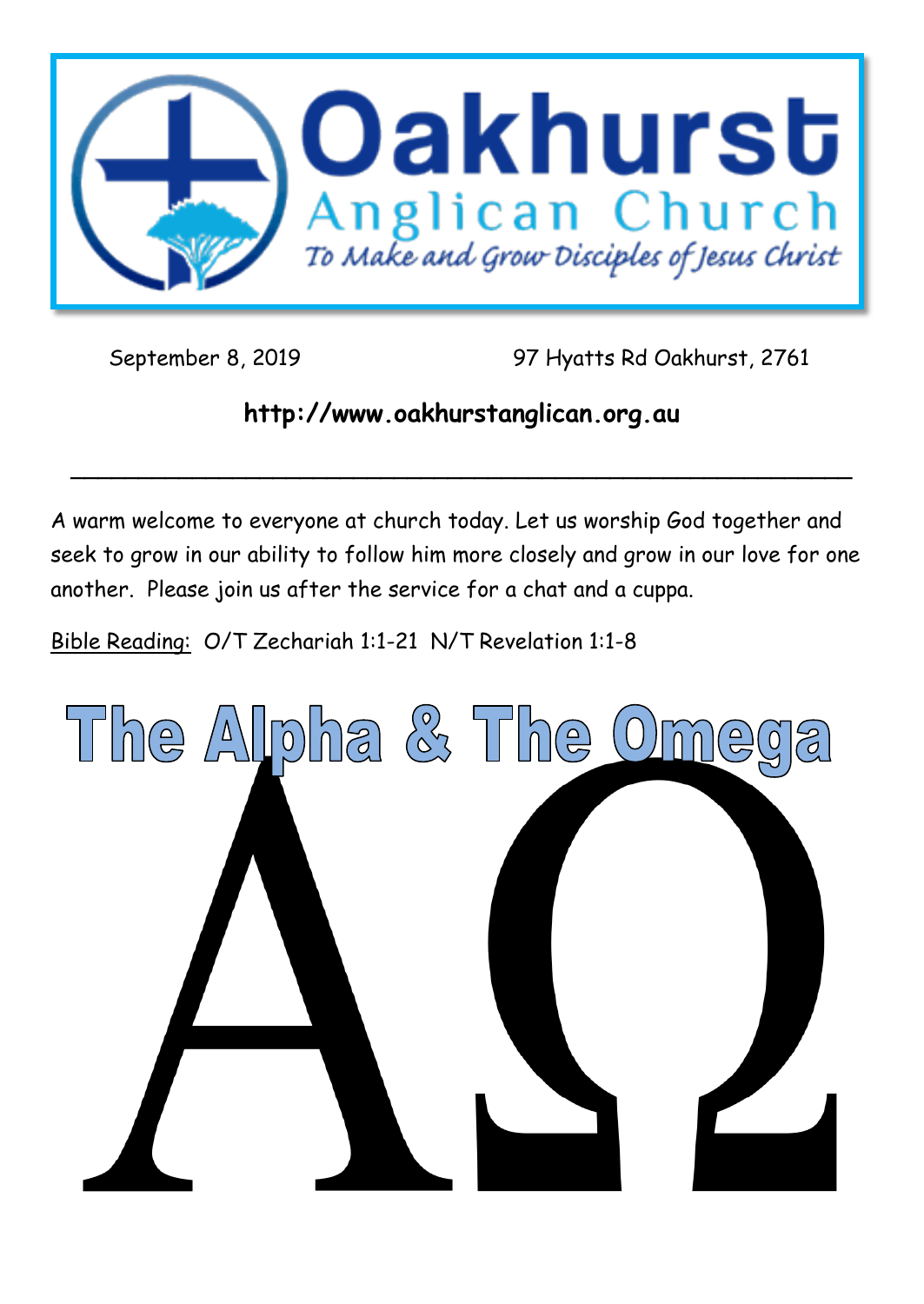#### Praise and Prayer Points

• Pray for the final preparations of the Sisterhood Ladies camp, next weekend, also for the camp that we will have the opportunity to draw near to God and to each other.

## HOSPITALITY TO SYD, SUNDAY LUNCH

Many thanks for those who have been involved in this ministry for the last 18 months, fantastic effort.

I have put a new date list up on the notice board at the back of the church. Please add your name to a date and invite Syd and some other church members for lunch, or go to a local restaurant or club for lunch.

Great way to get to know other members of our church family with Syd.

## **Richard Johnson School Fete – Saturday 21st September**

Oakhurst Anglican is supporting this year's RJS fete by providing a BBQ, a Mothers Room, a Children's Petting Zoo and serving Morning Tea. Volunteers are needed for all these activities. If you are able to help please let a Warden or member of Parish Council know asap.

Thank you, Parish Council

## **Bush Church Aid Money Boxes**

BCA money boxes are due to be returned. If you have a money box please bring it to church and give it to the treasurer Graham Keith, or place in the offertory bag.

Thank you

# Women's camp Friday 13th-Sunday 15th of September

Don't forget your Operation Christmas child donations. We would really appreciate any donations for the following categories: something to wear, something to play with, something for school, something to love, something special, something for personal hygiene. There is a list of items that are and are not allowed in the shoe boxes on the back notice board if you are stuck for ideas. Please remember your items must be small enough to fit into a shoe box.